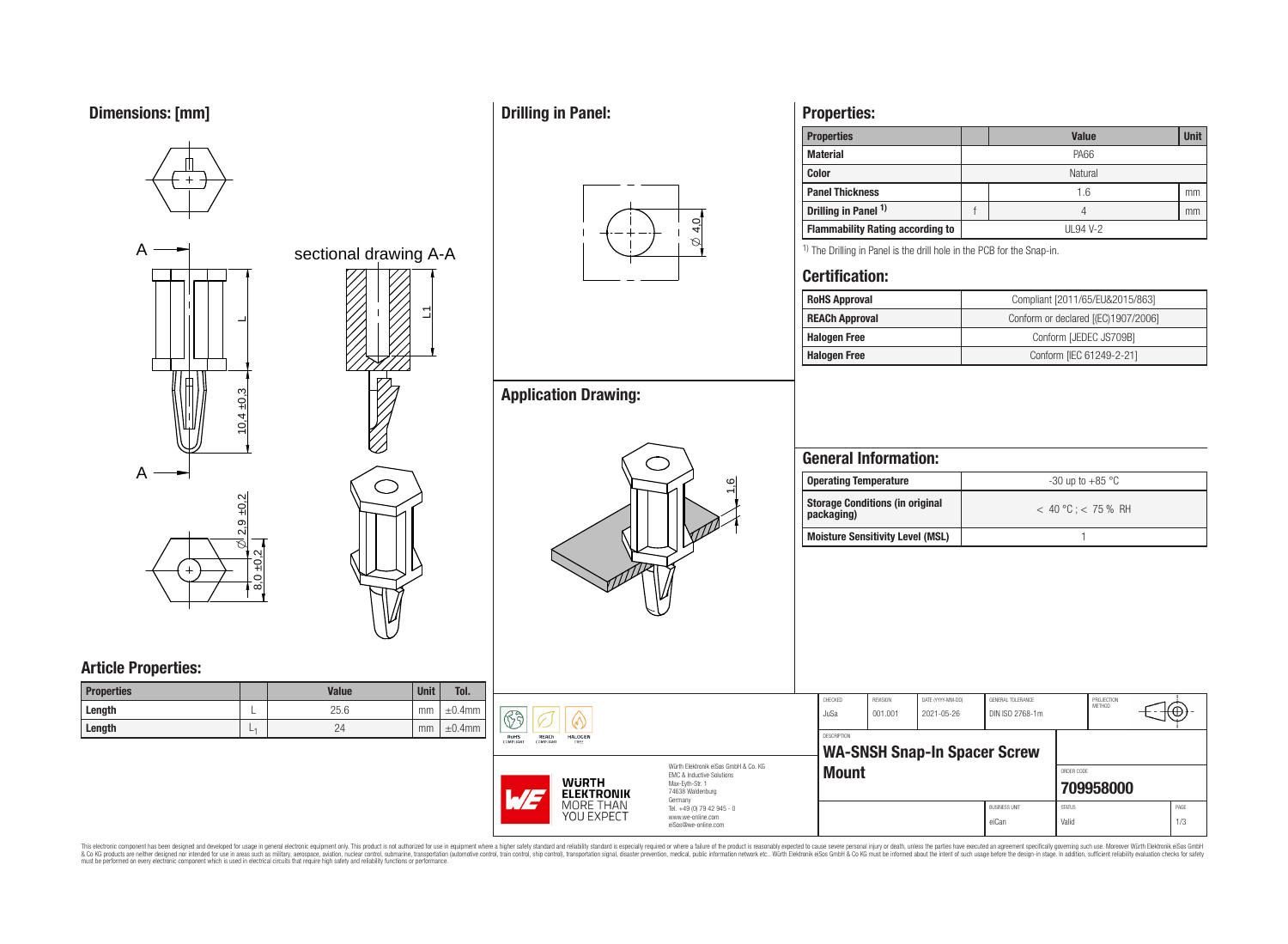### **Cautions and Warnings:**

### **The following conditions apply to all goods within the product series of WA-SNSH of Würth Elektronik eiSos GmbH & Co. KG:**

#### **General:**

- This mechanical component is designed and manufactured for use in general electronic equipment.
- Würth Elektronik must be asked for written approval (following the PPAP procedure) before incorporating the components into any equipment in fields such as military, aerospace, aviation, nuclear control, submarine, transportation (automotive control, train control, ship control), transportation signal, disaster prevention, medical, public information network, etc. where higher safety and reliability are especially required and/or if there is the possibility of direct damage or human injury.
- Mechanical components that will be used in safety-critical or high-reliability applications, should be pre-evaluated by the customer.
- The component is designed and manufactured to be used within the datasheet specified values. If the usage and operation conditions specified in the datasheet are not met, the component may be damaged or dissolved.
- Do not drop or impact the components, the component may be damaged.<br>• Wirth Elektronik products are qualified according to international standard
- Würth Elektronik products are qualified according to international standards, which are listed in each product reliability report. Würth Elektronik does not warrant any customer qualified product characteristics beyond Würth Elektroniks' specifications, for its validity and sustainability over time.
- The responsibility for the function of the application of the customer specific products and use in a particular customer design is always the full and autonomous responsibility of the customer. All technical specification for standard products also apply to customer specific products.

#### **Product Specific:**

#### **Cleaning and Washing:**

- Washing agents used during the production to clean the customer application might damage or change the characteristics of the components. Washing agents may have a negative effect on the long-term functionality of the product.
- Using a brush during the cleaning process may damage the component. Therefore, we do not recommend using a brush during the PCB cleaning process.

#### **Potting and Coating:**

• If the product is potted in the customer application, the potting material might shrink or expand during and after hardening. Shrinking could lead to an incomplete seal, allowing contaminants into the components. Expansion could damage the components. We recommend a manual inspection after potting or coating to avoid these effects.

#### **Storage Conditions:**

- A storage of Würth Elektronik products for longer than 12 months is not recommended. Within other effects, the terminals may suffer degradation, resulting in bad processability. Therefore, all products shall be used within the period of 12 months based on the day of shipment.
- Do not expose the components to direct sunlight.<br>• The storage conditions in the original packaging
- The storage conditions in the original packaging are defined according to DIN EN 61760-2.
- The storage conditions stated in the original packaging apply to the storage time and not to the transportation time of the components.

#### **Packaging:**

• The packaging specifications apply only to purchase orders comprising whole packaging units. If the ordered quantity exceeds or is lower than the specified packaging unit, packaging in accordance with the packaging specifications cannot be ensured.

#### **Handling:**

- The maximum permissible torques must be complied with to prevent mechanical destruction of the component and PCB.
- If a component is pre-assembled with an adhesive tape, the adhesive duration cannot be guaranteed. This depends on the surface where the component will be mounted on. It also depends on the environmental conditions the component is exposed to. The customer has to evaluate this for his specific application.
- Violation of the technical product specifications will void the warranty.
- Coated metal parts may have spots and/or deposits because of the rinsing and drying process during plating. The storage and processability are not affected.
- The temperature rise of the component must be taken into consideration. The operating temperature is comprised of ambient temperature and temperature rise of the component.The operating temperature of the component shall not exceed the maximum temperature specified.

These cautions and warnings comply with the state of the scientific and technical knowledge and are believed to be accurate and reliable. However, no responsibility is assumed for inaccuracies or incompleteness.

| 63<br>RoHS<br><b>REACh</b><br><b>HALOGEN</b><br>COMPLIANT<br>FREE<br>COMPLIANT<br>Würth Flektronik eiSos GmbH & Co. KG<br>EMC & Inductive Solutions<br><b>WURTH</b><br>Max-Evth-Str. 1 |                                              | JuSa<br>DESCRIPTION                                                                                   | <b>WA-SNSH Snap-In Spacer Screw</b><br><b>Mount</b> |  |  | ORDER CODE                    |                        |           |      |     |
|----------------------------------------------------------------------------------------------------------------------------------------------------------------------------------------|----------------------------------------------|-------------------------------------------------------------------------------------------------------|-----------------------------------------------------|--|--|-------------------------------|------------------------|-----------|------|-----|
| $\overline{\phantom{a}}$                                                                                                                                                               | <b>ELEKTRONIK</b><br>MORE THAN<br>YOU EXPECT | 74638 Waldenburg<br>Germany<br>Tel. +49 (0) 79 42 945 - 0<br>www.we-online.com<br>eiSos@we-online.com |                                                     |  |  | <b>BUSINESS UNIT</b><br>eiCan | <b>STATUS</b><br>Valid | 709958000 | PAGE | 2/3 |

This electronic component has been designed and developed for usage in general electronic equipment only. This product is not authorized for use in equipment where a higher safety standard and reliability standard si espec & Ook product a label and the membed of the seasuch as marked and as which such a membed and the such assume that income in the seasuch and the simulation and the such assume that include to the such a membed and the such